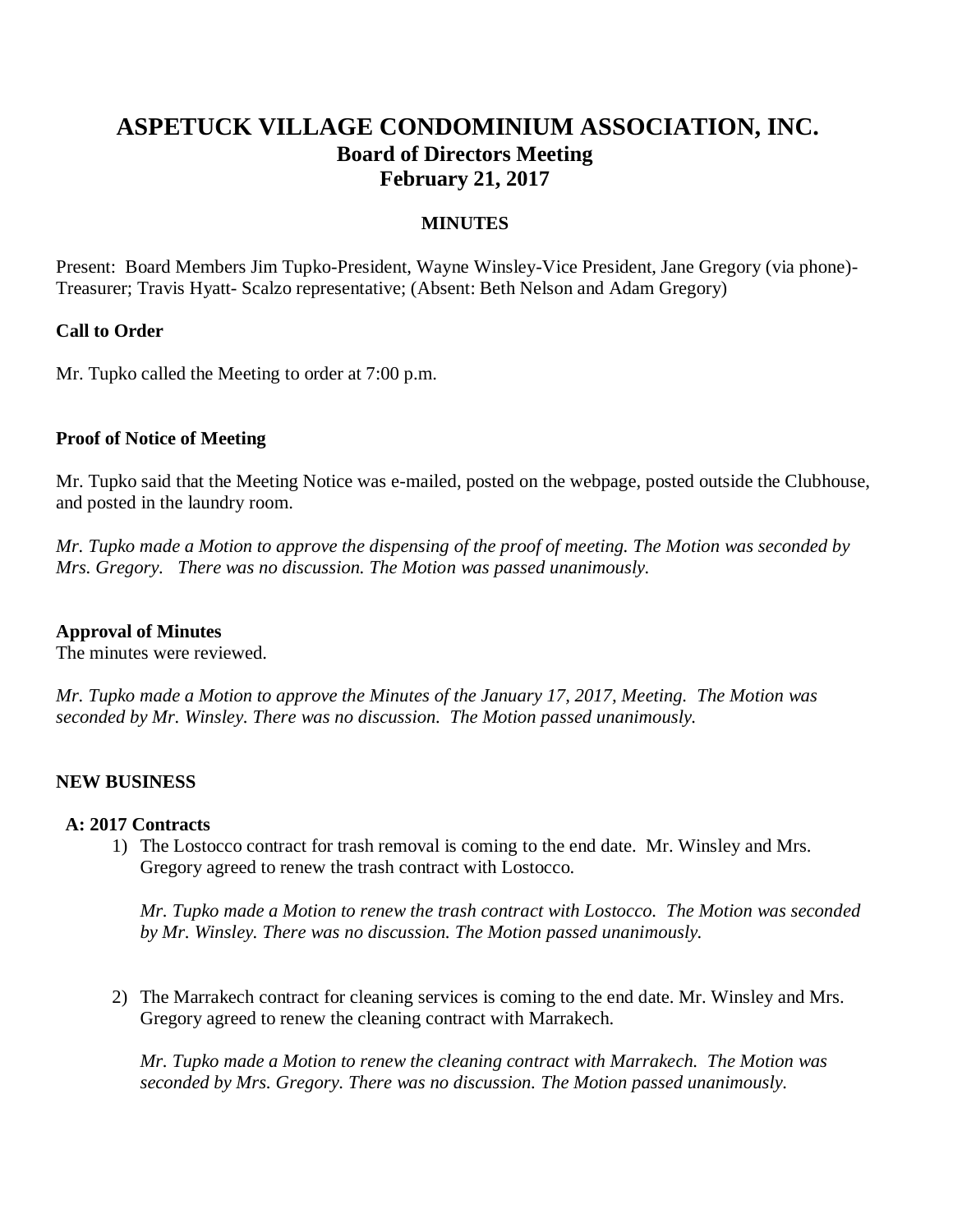3) The Landco contract for landscaping and snow removal services is coming to the end date in March. Mr. Tupko and Mrs. Gregory discussed the service performance provided by Landco. Mrs. Gregory suggested to renew the landscape contract for another two years if there isn't a monumental increase in fees. Mr. Tupko stated that should there be a monumental increase in the fees, then the services will be put to bid.

*Mr. Tupko made a Motion to renew the landscaping/snow removal contract with Landco for another two years if there isn't a monumental increase in fees. The Motion was seconded by Mrs. Gregory. There was no discussion. The Motion passed unanimously.* 

- 4) The contract with Scalzo for property management is coming to the end date. Mr. Tupko had asked the Property Manager, Travis Hyatt, to talk with Andrea Scalzo about the pricing since Aspetuck Village doesn't have a lot of demands regarding management services. Mr. Tupko received bids from two other companies. Mrs. Gregory agreed to contact Mrs. Scalzo to discuss the renewal of the contract and pricing.
- 5) Mr. Tupko discussed the quote from Steve's Trees for removing rotted trees and cutting vines from the clubhouse all the way out to Wells Road. They also removed the tree behind Bldg. 16 that had died. Steve's Trees was the lowest quote coming in at \$3,000.00 compared to a couple other companies that Mr. Tupko had received quotes from for \$4,800.00. Mr. Tupko stated the work was already completed because the original quote came in at \$4,500.00 but Steve's Trees dropped the price down to \$3,000.00 since he needed the work.

*Mr. Tupko made a Motion to pay Steve's Trees for the tree work that had been done. The Motion was seconded by Mrs. Gregory. There was no discussion. The Motion passed unanimously.* 

# **B. Tree Trimming**

Mr. Tupko discussed tree trimming. There are about 15 trees throughout the complex that got stressed last summer due to the extreme heat. Mr. Tupko went around and put the tree fertilizer stakes in the base of all those trees. Some trimming made need to be done as there are some trees that are really hanging over some patios. Landco stated that any tree trimming could be done thru a contract. Mr. Tupko to get a comparable quote from Landco and from Josh.

# **B. 2017 Projects**

1) Mr. Tupko would like to send out letters to all the chimney and fireplace homeowners asking to have their fireplaces cleaned and inspected. Once this has been completed, the homeowners need to send in an affidavit that this work has been completed. The time frame for this work would be completed in the Summer or the Fall before the next heating season comes.